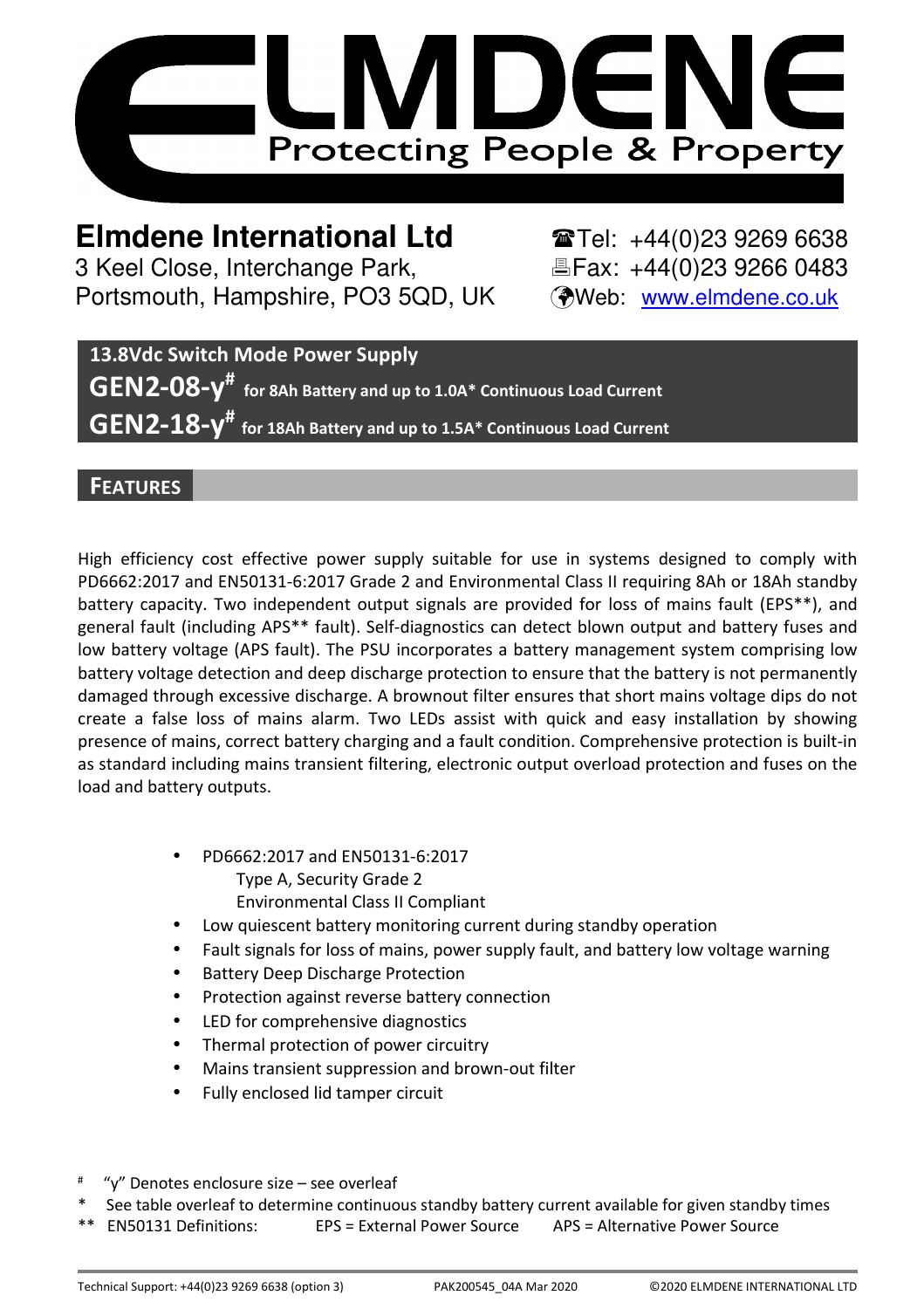

# **SPECIFICATION**

### **Mains Input**

| Rated Voltage / (Operational Voltage) | 100-240Vac / (90 - 265Vac)            |
|---------------------------------------|---------------------------------------|
| Frequency                             | 50/60Hz                               |
| Input current                         | GEN2-08 & GEN2-18 < 1.0A at full load |
| Fuse                                  | T2A 20mm HRC                          |

#### **Output**

| GEN2-08-y                          | GEN2-18-y              |
|------------------------------------|------------------------|
|                                    |                        |
| 12.8-14.2Vdc (13.8Vdc nominal)     |                        |
| $9.8 - 13.0$ Vdc                   |                        |
| <400mV pk - pk max @ Rated Voltage |                        |
|                                    |                        |
|                                    |                        |
| F <sub>1.0</sub> A                 | F <sub>1.6</sub> A     |
| F1.0A                              | F1.6A                  |
|                                    |                        |
| 1.0A                               | 1.5A                   |
| 0.6A with 8Ah Battery              | 1.5A with 18Ah Battery |
|                                    |                        |

\*See below for quiescent current of PSU under battery when calculating total system standby current resources.

#### **Mechanical**

| <b>Product Reference</b>                               | <b>GEN2-08-A</b>                | <b>GEN2-08-B</b> | <b>GEN2-08-C</b> |
|--------------------------------------------------------|---------------------------------|------------------|------------------|
|                                                        |                                 | <b>GEN2-18-B</b> | <b>GEN2 18 C</b> |
| <b>Enclosure Dimensions</b> $w \times h \times d$ (mm) | 230 x 200 x 80                  | 355 x 330 x 80   | 330x 275 x 80    |
| Weight (kg) excluding battery                          | 2.0                             | 4.0              | 3.3              |
| Material                                               | 1.2mm steel white powder coated |                  |                  |

#### **Environmental**

| Environmental                                            |                                                                                                                                              |  |
|----------------------------------------------------------|----------------------------------------------------------------------------------------------------------------------------------------------|--|
| Temperature:                                             | -10 to +40°C (operating) 75% RH non-condensing<br>$-20$ to $+80^{\circ}$ C (storage)                                                         |  |
| Installation environment:                                | Intended for internal / indoor installation only.                                                                                            |  |
| <b>Standby Battery Management</b>                        | Warning: risk of explosion if incorrect battery type fitted                                                                                  |  |
| <b>Maximum Battery Size:</b><br>(Not supplied with unit) | GEN2-08: 8Ah 12V Valve Regulated Lead Acid<br>GEN2-18: 18Ah 12V Valve Regulated Lead Acid                                                    |  |
| Intelligent Battery Recharge Time:                       | < 72 hours to 80% - If a heavily discharged battery, having a<br>terminal voltage > 9.0V, is connected the PSU will attempt to<br>charge it. |  |
| Minimum energy level:                                    | (EN50131-6 2017 §6.0 ref. y') Percentage of SD (battery) rated<br>capacity available to support the load = 100% (8Ah or 18Ah)                |  |
| Testing:                                                 | Battery Not Present: <9.0V battery voltage<br>Low battery voltage: <11.5V (no mains present)                                                 |  |
| Protection:                                              | Reverse battery connection protection<br>Deep discharge protection - Battery disconnect at 10.6V battery<br>terminal voltage                 |  |
| <b>Quiescent Current:</b>                                | 64 mA when running on battery - less than 1 mA after deep<br>discharge protection.                                                           |  |
| Battery Cold Start (BCS)                                 | Momentarily link BCS pins together to connect battery to load if<br>PSU commissioned without any mains                                       |  |
|                                                          |                                                                                                                                              |  |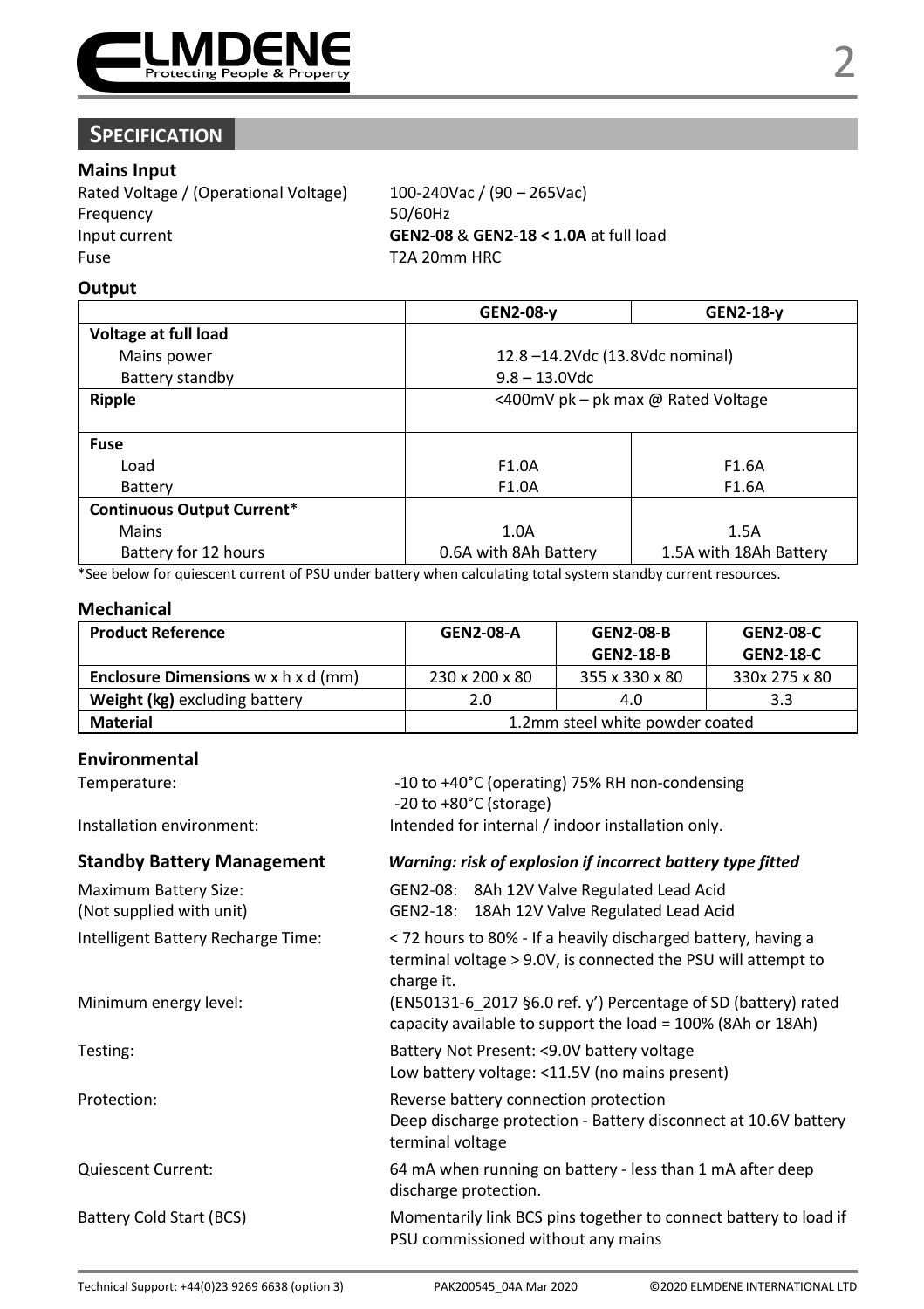

# **SIGNALLING OUTPUTS**

| Rating:<br>EPS Fault: | 0.10A @ 60Vdc 16 $\Omega$ solid state relay contacts, volt free.<br>Open if Loss of mains for >10s                                                                                                           |
|-----------------------|--------------------------------------------------------------------------------------------------------------------------------------------------------------------------------------------------------------|
| <b>GEN Fault:</b>     | Open if Battery terminal voltage < 11.5V (when operating in standby with no<br>mains present), battery not present or Output and/or battery fuse blown, or<br>Output voltage < 9.0V or Output short circuit. |
| Tamper:               | 0.5A @ 30Vdc volt free contact. Open when lid is open.                                                                                                                                                       |
| <b>CONNECTIONS</b>    |                                                                                                                                                                                                              |
|                       |                                                                                                                                                                                                              |

| $O/P + -$         | Connection to equipment to be powered (Observe polarity)              |
|-------------------|-----------------------------------------------------------------------|
| EPS Fault:        | Relay output for mains fail. Open if loss of mains.                   |
| <b>GEN Fault:</b> | Relay output for General Fault. Open in fault condition               |
| <b>BATT +. -</b>  | Connection to standby battery. Use cables provided (Observe polarity) |

# **INSTALLATION AND COMMISSIONING**

This unit is only suitable for installation as permanently connected equipment. This PSU is *NOT SUITABLE* for external installation. *EQUIPMENT MUST BE EARTHED*. Before installation, ensure that external disconnect device is *OFF*. The PSU should be installed according to all relevant safety regulations applicable to the application.



Fig 1 Mounting of Power Supply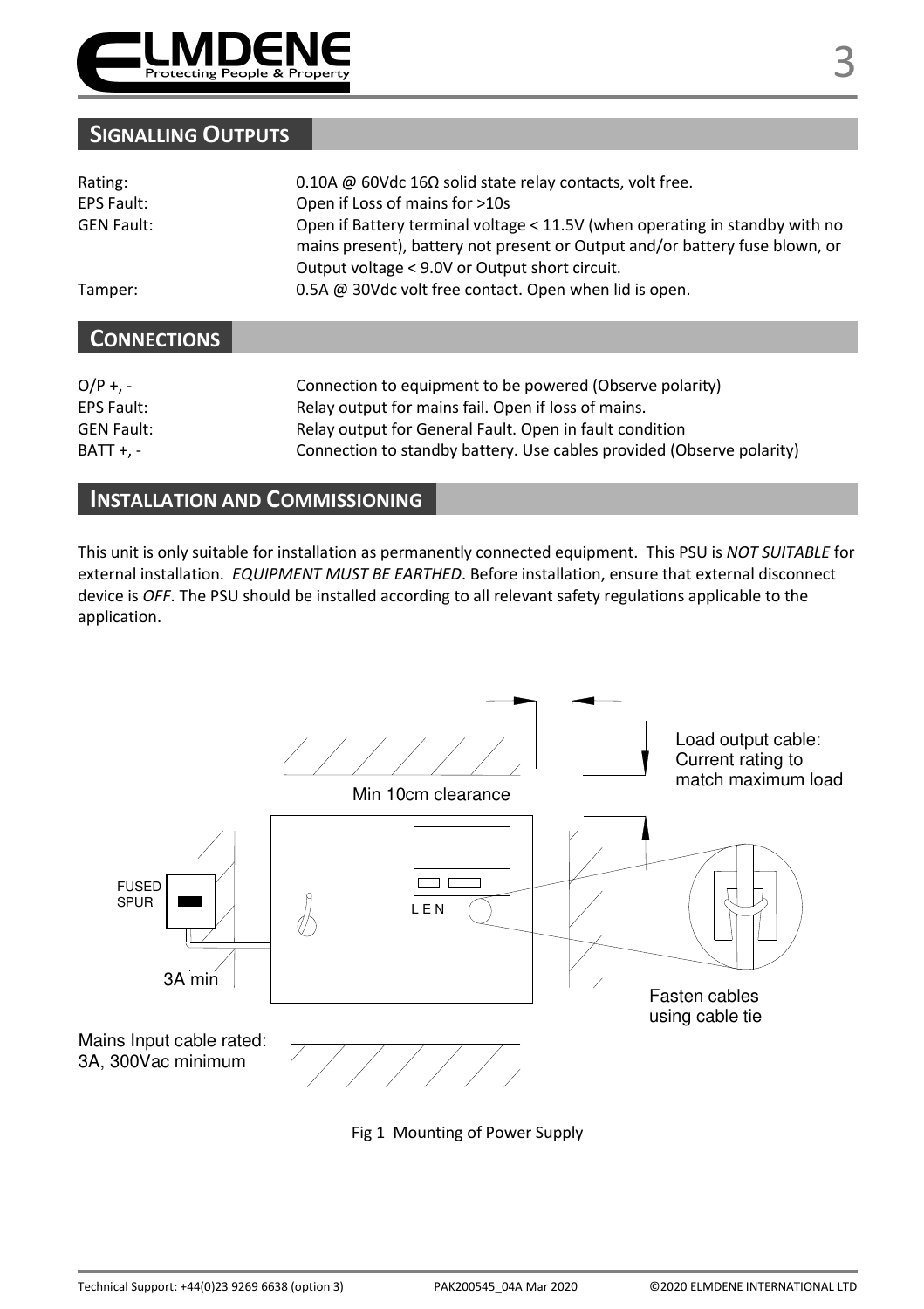

#### **Mounting**

- 1) Mount securely in correct orientation allowing minimum clearance see Fig. 1.0.
- 2) Ensure that the rear tamper is not in a position that will affect its operation, for example over a mortar course, recess or raised area on the wall.
- 3) Route mains and low voltage output cables via different knockouts and/or cable entry holes.
- 4) Use bushes and cable glands rated to UL94 HB minimum.

#### **Mains Power Up**

- 5) Attach correctly rated mains cable (minimum 0.5mm<sup>2</sup> [3A], 300/500Vac). Fasten with cable ties.
- 6) Apply mains power.

Check for 13.8V on load outputs.

Check green Mains LED is ON.

7) Disconnect mains power.

#### **Load Output**

8) Loop correctly rated load cable through supplied ferrite (1 turn) and attach to terminal block, note polarity. Fasten with cable ties.



**Fig 2 Position of ferrite**

9) Apply mains power.

Check Green Mains LED is ON.

**NOTE:** Red Fault LED may flash to indicate no battery has been connected, this is normal. Verify load is operating correctly.

10) Disconnect mains power.

#### **Signalling**

11) Connect EPS and GEN fault outputs to appropriate inputs of control and indicating equipment (CIE).

#### **Standby Battery**

12) Attach supplied battery cables to terminal block and batteries.

**NOTE:** ensure correct polarity of battery connections: **+ve** use **Red** lead, **-ve** use **Black** lead.

13) Position the battery as shown in Figures 2 - 6 below, avoiding the cover earth connection spades and the cover retaining screws. Fold up 'Tabs' to locate battery and secure with the rubber band supplied.



Fold up 'Tabs' to locate battery and secure with the rubber band supplied

Fig 2 GEN2-08-A

4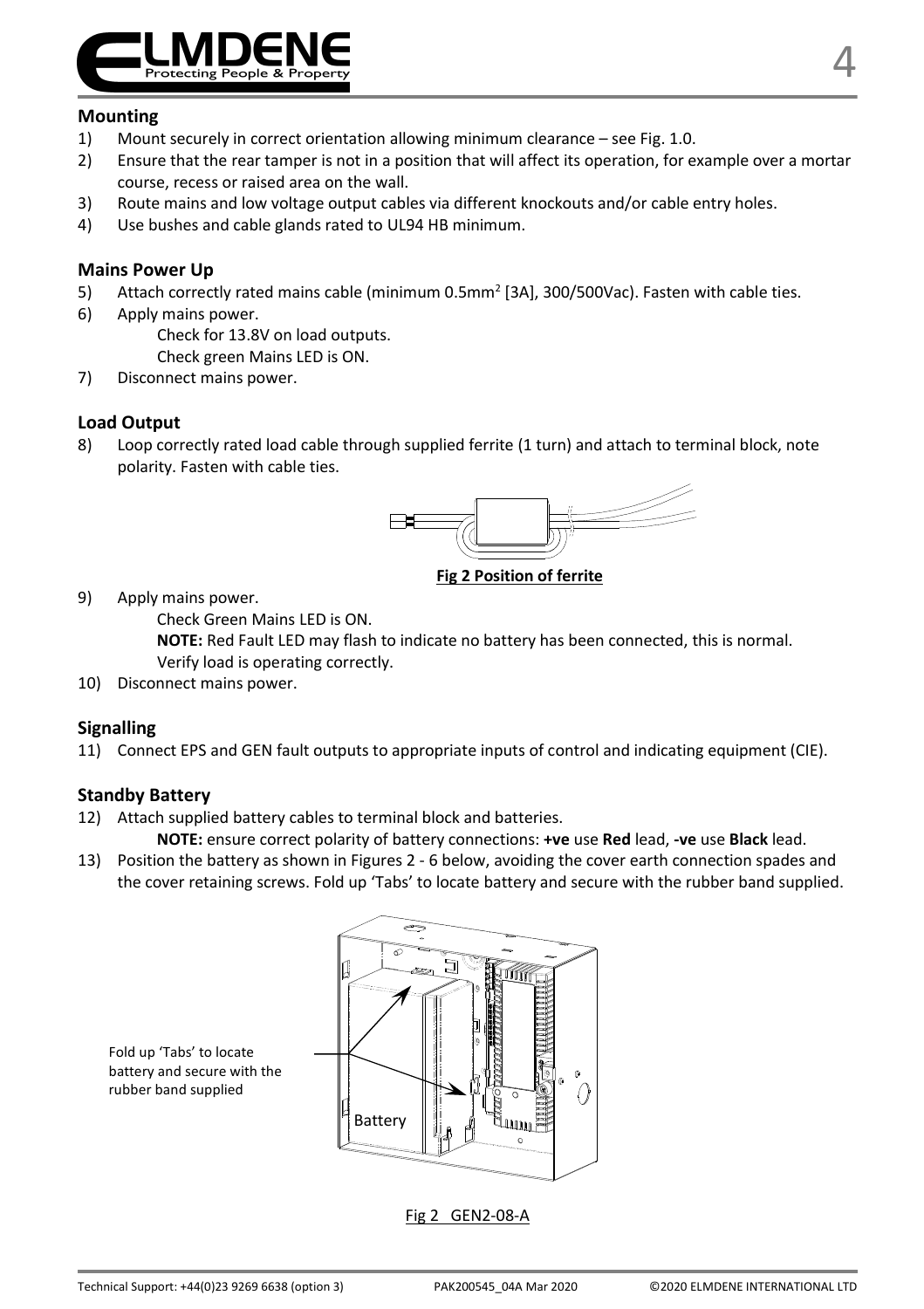







Fig 5 GEN2-18-C Fig 6 GEN2-08-C



battery and secure with the rubber band supplied

14) Apply mains power.

Check that Green Mains LED is ON.

Check there is no fault indicated by the Red Fault LED, refer to diagnostic table on page 6.

15) Disconnect mains power.

Check that the batteries continue to supply voltage and current to the output load. Check that Green Mains LED is OFF and the control panel displays a Loss of Mains (EPS) fault **NOTE:** Batteries must have sufficient charge to supply the output load

16) Reconnect mains power.

Check that Green LED is ON.

17) Remove Output fuse.

Check that Red Fault LED is indicating a fault, refer to diagnostic table on page 6, and that the control panel shows a General PSU fault.

18) Replace Output fuse.

Check that Red Fault LED is OFF and General PSU fault has cleared at control panel.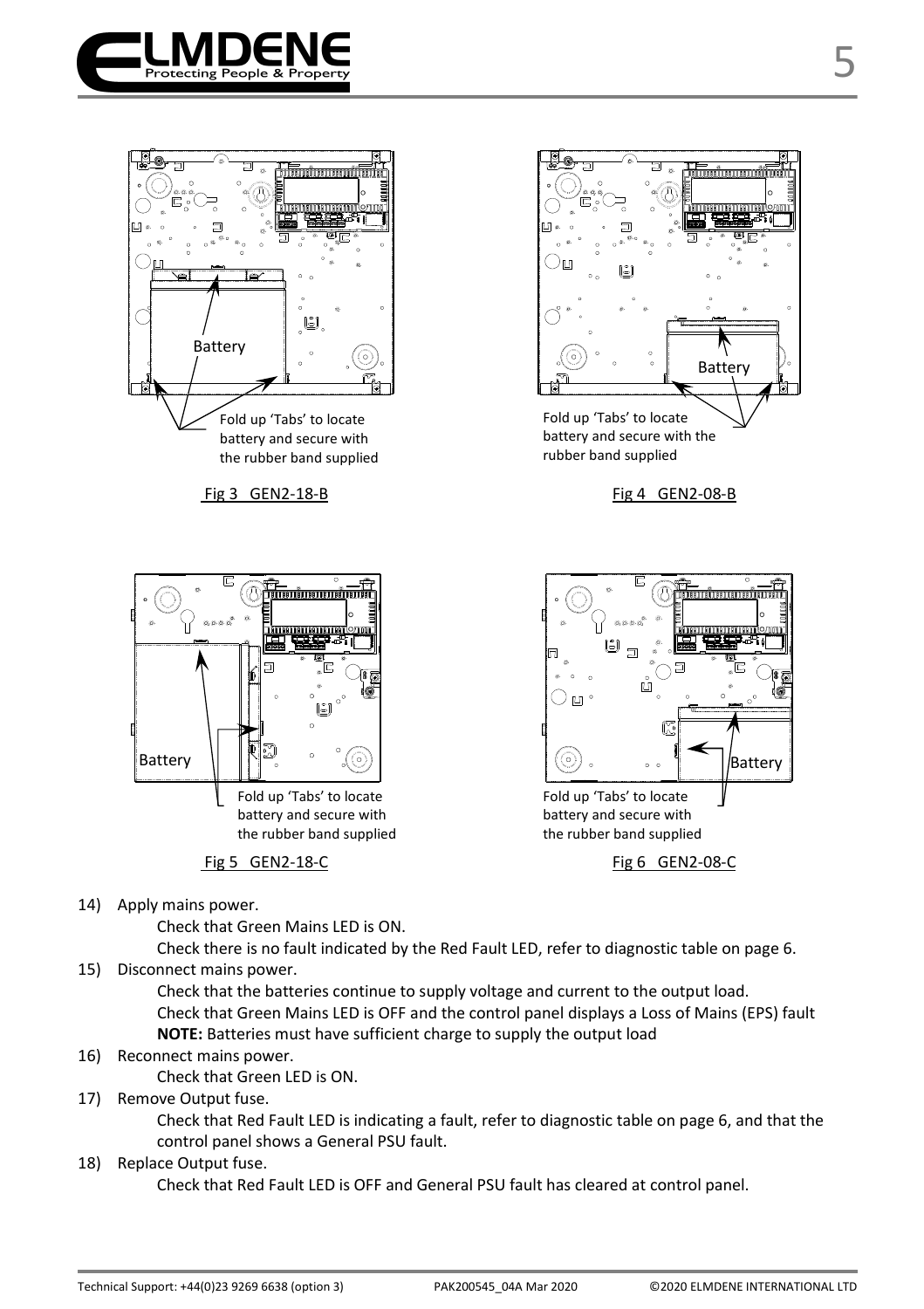

19) Connect tamper switch to appropriate inputs of control and indicating equipment (CIE).



#### Fig 8 Position of tamper assembly on 'clam shell' style enclosures

- 20) Close the lid and fasten with screw supplied. Alternatively fit the cover in place, the correct orientation is with the cover retaining feature engaging over the bottom lip of the base, fasten with screws supplied.
- 21) Check that the tamper switch is:

CLOSED when the lid/cover is closed and the retaining screws are fitted.

OPEN when the retaining screws are removed the lid/cover is open.

- Use fine adjustment screw if necessary to align set position indicator with set point.
- 22) Close the lid/cover and fasten.
- 23) Re-check tamper circuit is closed at control panel.

6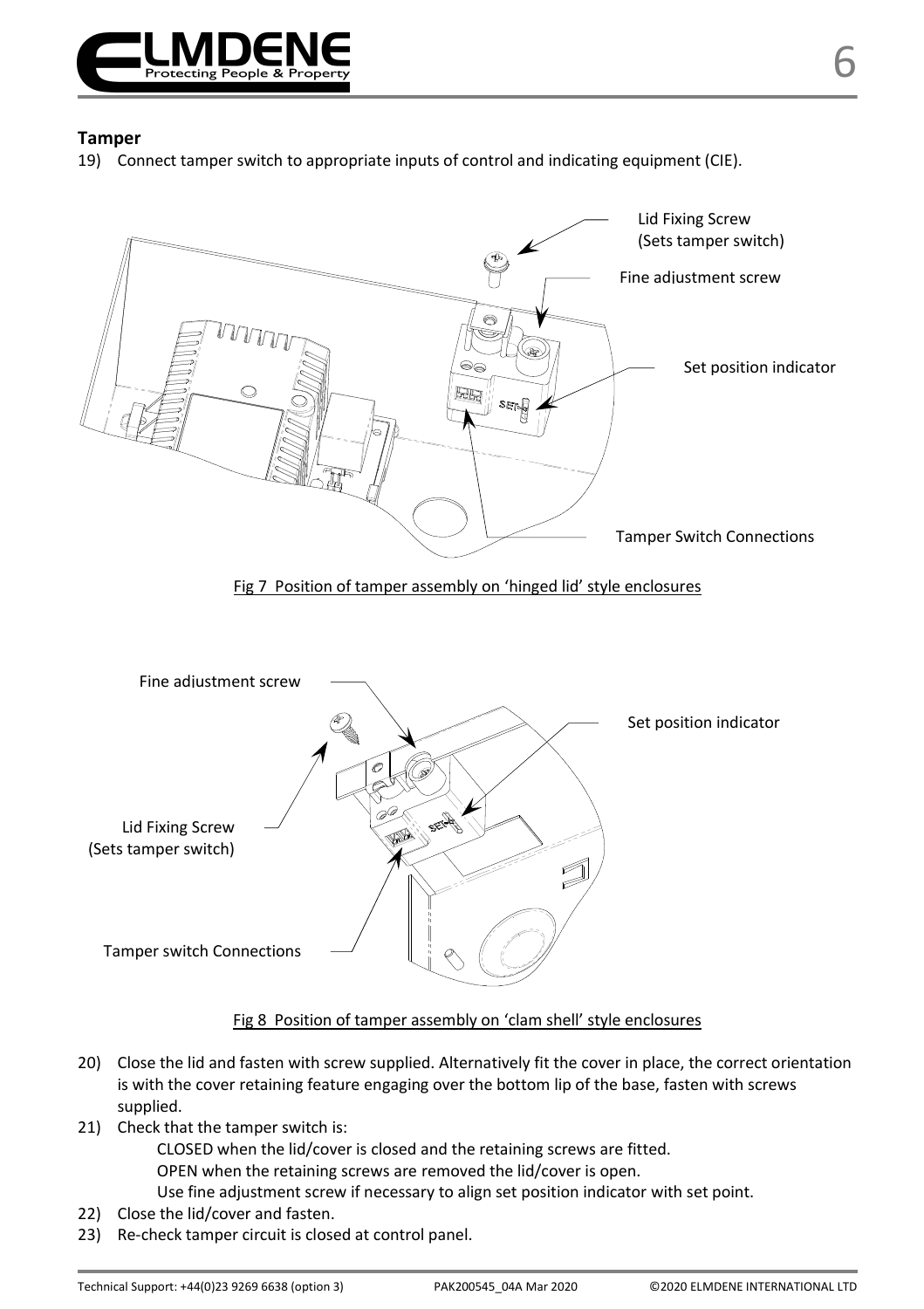

In the event of loss of mains, a battery fault or a GEN fault, the corresponding Fault signal contacts will open.

If the output of the PSU fails, the cause of the failure should be investigated e.g. short circuit load, connection of a deeply discharged battery. The fault should be rectified before restoring power to the PSU. If any of the fuses require replacing, ensure the correct fuse rating and type is used.

### **MAINTENANCE**

#### **Maintenance**

This unit is intended for use by Service Personnel only. There are NO USER SERVICEABLE parts inside.

There is no regular maintenance required of the PSU other than periodic testing, and replacement of the standby battery. *Reference should be made to the battery manufacturer's documentation to determine typical/expected battery life with a view to periodic replacement of the battery.* 

# **DIAGNOSTICS**

#### **Local Diagnostics**

Green LED **Calculate Connect Connect Connect Connect Connect Connect Connect Connect Connect Connect Connect Connect Connect Connect Connect Connect Connect Connect Connect Connect Connect Connect Connect Connect Connect C** Red LED Fault Diagnostics according to table:

| <b>Red LED</b><br>(fault)               | <b>Green LED</b><br>(mains) | <b>Status</b>                                                                         |
|-----------------------------------------|-----------------------------|---------------------------------------------------------------------------------------|
| OFF                                     | ON                          | Normal: Battery fully charged                                                         |
| One short flash<br>every second         | ON                          | <b>Normal:</b> Battery charging but not fully charged                                 |
| Flashing:<br>1second On<br>1 second Off | ON                          | Fault: Output fuse or battery fuse blown, or<br>battery missing                       |
|                                         | <b>OFF</b>                  | <b>Fault:</b> No mains, output fuse blown                                             |
| One short flash<br>every 3 seconds      | <b>OFF</b>                  | Fault: No mains, battery supplying load.                                              |
| OFF                                     | OFF                         | <b>Fault:</b> No mains, No output, Batteries<br>disconnected or completely discharged |